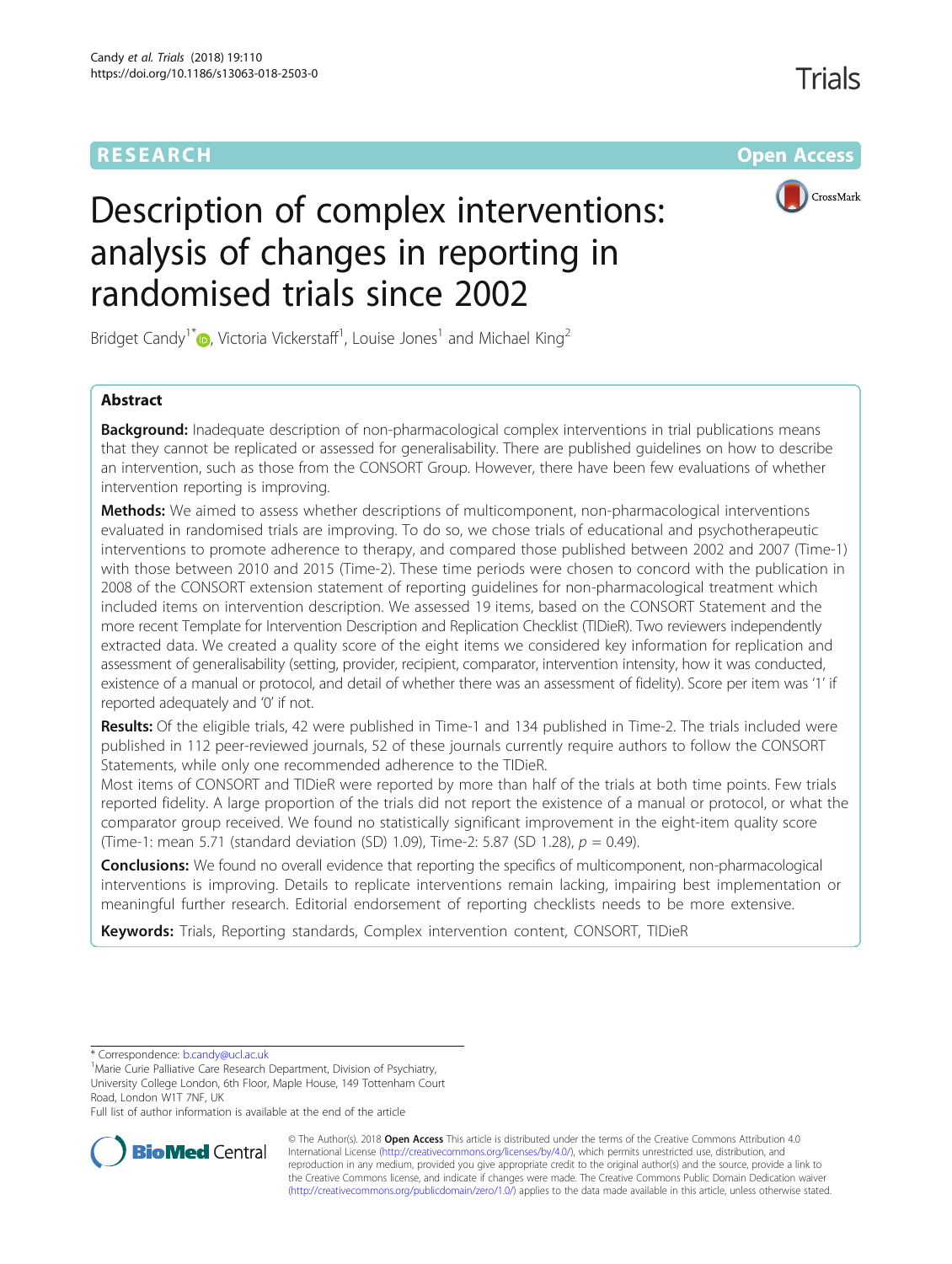# <span id="page-1-0"></span>Background

The development of effective healthcare interventions relies on appropriate design and evaluation. There are guidelines to assist in intervention development, including from the Medical Research Council (MRC) on complex interventions [\[1](#page-7-0)]. The MRC guidance recommends a careful process of development of underlying theory, modelling of process and outcomes, followed by assessment of feasibility and eventual dissemination. To enable dissemination, adequate description of any intervention is required so that it can be replicated and tested in other populations and settings, or generalised and applied across contexts [\[2](#page-7-0), [3\]](#page-7-0). Limitations in descriptions of interventions reported in publications in which these interventions have been tested in randomised trials may waste resources and potentially harm patients [[4](#page-7-0)].

Reporting of complex, non-pharmacological interventions may be challenging. Such interventions may be multi-faceted; there may be several components and it may be unclear which of these components provide the 'active ingredient(s)' [[1](#page-7-0)]. Moreover, both the effectiveness and the replicability of a non-pharmacological intervention may be reliant not only on how it is provided, but by whom [\[5](#page-7-0)]. Fidelity to protocol in the conduct of the intervention may be challenging, in part as an intervention may need to be tailored to the recipients [[6\]](#page-7-0). However, testing of complex interventions in randomised controlled trials is needed with clear descriptions of the content of the intervention and its procedures [\[7](#page-7-0)].

Recognition of the need to provide clear and complete reporting is not new. The Consolidated Standards of Reporting Trials (CONSORT) guidance first published in 1996 aims to improve trial reporting [[8\]](#page-7-0). Consort reporting statements are held in high regard. Peerreviewed journals and editorial publishing groups endorse them, for instance by providing direct links to CONSORT websites and requiring their use in submitted manuscripts of clinical trials. The 2008 extension to CONSORT Statements for non-pharmacological treatment [[9\]](#page-8-0) takes into special consideration the issues in reporting of these treatments, including intervention complexity and delivery (Table 1). A more recent development that aims to enhance intervention reporting further is the Template for Intervention Description and Replication (TIDieR) Checklist [\[10\]](#page-8-0). This checklist includes 12 domains. The endorsement of TIDieR has yet to be taken up as extensively by journals as the CON-SORT. Both TIDieR and CONSORT are listed for use in the international publishing and writing initiative to Enhancing the QUAlity and Transparency Of health Research (EQUATOR) network [\[11\]](#page-8-0).

There are, to our knowledge, limited comparative evaluations on whether reporting of interventions is improving, none have compared two recent 5-year periods Table 1 The Consolidated Standards of Reporting Trials (CONSORT) extension statement for non-pharmacological treatments: items specific to intervention description and its implementation

When applicable, eligibility criteria for centres and those performing the interventions

Precise details of both the experimental treatment and comparator

Description of the different components of the interventions and, when applicable, descriptions of the procedure for tailoring the interventions to individual participants

Details of how the interventions were standardized

Details of how adherence of care providers with the protocol was assessed or enhanced

separated by publication of a new reporting guideline. In this paper, we explored whether the quality of the descriptions of non-pharmacological interventions has improved by comparing trials published in the 5 years prior to the 2008 publication of the CONSORT extension statement for non-pharmacological treatments with those published between 2010 and 2015.

### **Methods**

We used, as an example, published papers reporting trials of interventions to promote adherence to therapy. We selected these type of interventions as we were aware of multiple trial evaluations, and because the interventions are varied, complex and multicomponent.

#### Data source

We used trials included in the latest version of a Cochrane review on interventions for enhancing medication therapy adherence [[12](#page-8-0)], but updated their search from 2013 to 2015. To do this we re-ran their search terms (see [Appendix\)](#page-6-0) in the same six citation databases they used (namely: CINAHL (via EBSCO), MEDLINE, EMBASE and PsycINFO (all via Ovid), Sociological Abstracts (via ProQuest) and Cochrane CENTRAL). We applied their inclusion criteria to identify relevant trials of these interventions. See review flow chart, Fig. [1.](#page-2-0)

# Our inclusion criteria

We included peer-reviewed journal publications of the main findings from randomised controlled trials of psychotherapeutic and/or educational interventions to promote adherence to therapy. These trials were selected because the interventions are varied in their components and how they are provided. These complex variations highlight the need for precise reporting of the intervention.

We included only those papers which evaluated a multicomponent intervention and for which there was some detailed description (more than one sentence) concerning the intervention content. This restriction allowed a more useful application of intervention-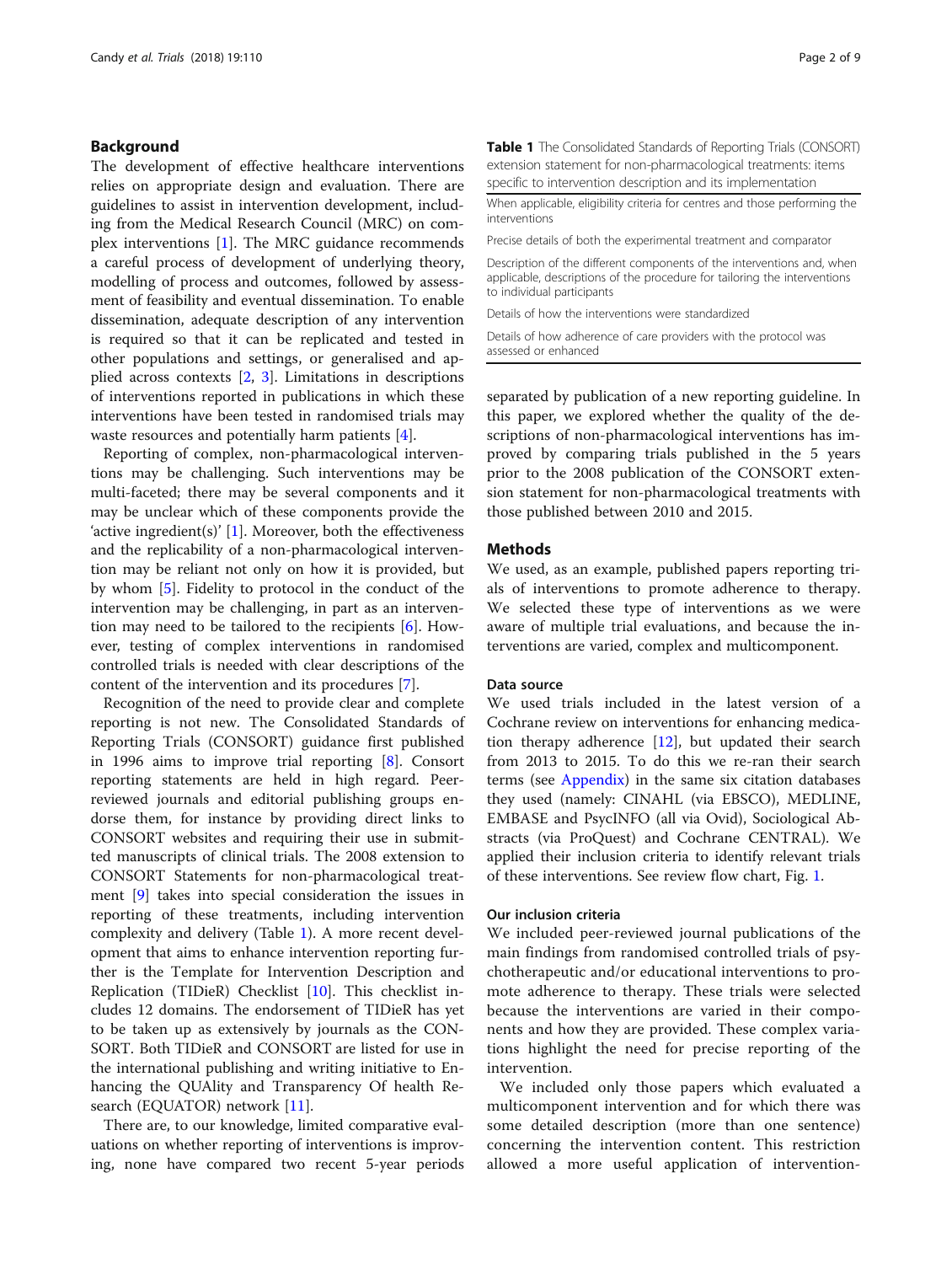<span id="page-2-0"></span>

reporting guidelines. We also only included those interventions that involved face-to-face contact as opposed to those, for example, where the intervention was provided online or via telephone contact. This restriction aimed to ensure greater similarity in aspects of the intervention for which it was reasonable to expect a clear and comparable description to have been included in the report of the trial (e.g. who delivered the intervention).

Trials were only included if they were published within two 5-year time periods; 2002 to 2007 (Time-1) and 2010 to 2015 (Time-2). We chose a gap of several years between the time periods to allow time for any impact of the 2008 extension to CONSORT Statements for non-pharmacological treatment on trial reporting of interventions [[9\]](#page-8-0).

# Outcomes of interest

Our primary outcome of interest was the quality of the description of the intervention in terms of its:

- Potential for replicability in clinical practice or in subsequent trials (e.g. content, intensity and how delivered)
- Assessment for generalisability (e.g. setting, recipient and provider)

Secondary outcomes included:

- Items that provide a greater understanding of the development of the intervention, such as theory to underpin the intervention or whether patients' views had informed development
- Items that may provide additional description of the trial such as supplementary materials or descriptive aids such as a table or figure, and even the trial's title
- Items that may be more important to describe for some trials such as where the intervention is shaped or fitted to the requirements of each individual
- Items on other ways that may measure improvement in reporting such as the word length devoted to intervention description
- Whether there are differences in reporting between trials published in journals that currently require trials to following CONSORT Statements or other reporting guidelines, and those that do not
- Whether there are differences between trials published in journals with higher compared to lower impact factors

# Data handling and analysis

We extracted data guided by 19 categories/items relating to the development of the intervention, the description of the intervention and the description of any comparator (control or another intervention). These items are detailed in Table [2](#page-3-0). They are based on the CONSORT extension statement [[9](#page-8-0)] and the TIDieR Checklist [\[10](#page-8-0)], although most items are derived from the more extensive TIDieR Checklist. We extracted data on two additional items: the length of text devoted to the description of the intervention and the comparator; and whether the patients' views were considered in the development of the intervention. We also noted how many of our included trials were published in journals that now recommend the use of the CONSORT and TIDieR Statements and the current impact factor of the journal.

Two authors independently extracted the data (BC, VV). Each item was coded on whether it was adequately reported, scoring '1' if yes or '0' if not. Our individual assessments for all items were compared and any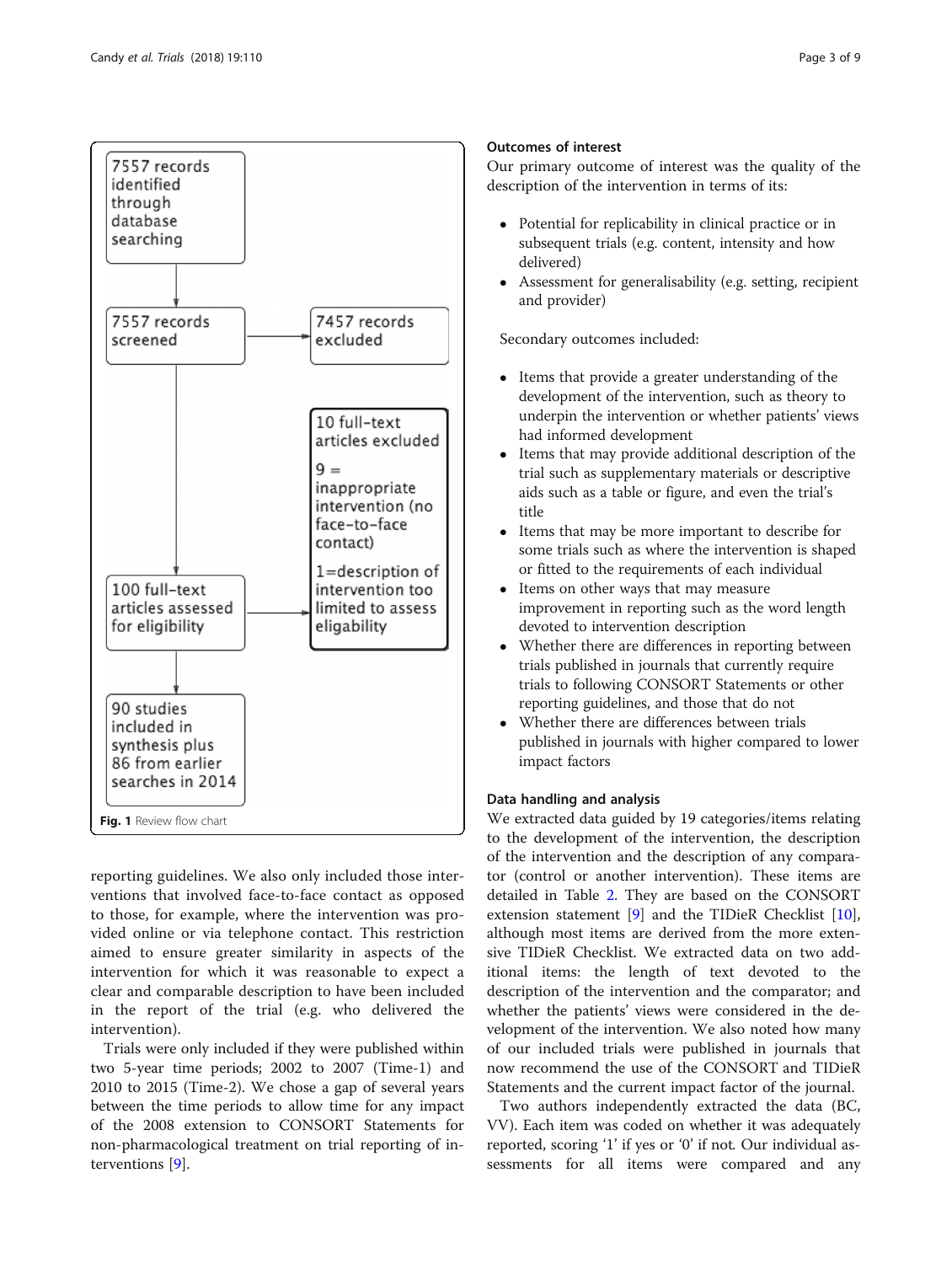#### <span id="page-3-0"></span>Table 2 Description of items extracted

| Item label                           | Description of item reported in the publications                                                                                                                                                                                 |  |  |
|--------------------------------------|----------------------------------------------------------------------------------------------------------------------------------------------------------------------------------------------------------------------------------|--|--|
| Brief name                           | Precise name or phrase describing the intervention                                                                                                                                                                               |  |  |
| Rationale                            | Rationale, theory or goal for testing the intervention components                                                                                                                                                                |  |  |
| Patient views'                       | Patient feedback incorporated in intervention development                                                                                                                                                                        |  |  |
| Setting                              | Where the intervention was conducted                                                                                                                                                                                             |  |  |
| Recipient                            | Inclusion criteria provided for the recipients                                                                                                                                                                                   |  |  |
| Provider                             | Sufficient details on who provided the intervention. For example, type of professional or volunteer, their expertise and<br>background and whether they received any training to undertake the intervention                      |  |  |
| How                                  | Description of the procedures, activities, and/or processes used in the intervention, including any enabling or support<br>activities                                                                                            |  |  |
| Tailored                             | Intervention tailored to the recipient, i.e. did it consider the participants' circumstances or wishes in regards to how<br>they adhered to medication?                                                                          |  |  |
| Manual or protocol                   | Intervention has been standardized such as in a manual, procedure book or protocol                                                                                                                                               |  |  |
| Intervention sessions                | Number of intervention sessions provided                                                                                                                                                                                         |  |  |
| Duration of intervention             | Length of time over which the intervention provided was given                                                                                                                                                                    |  |  |
| Duration of sessions                 | Indication of the length of each session                                                                                                                                                                                         |  |  |
| Modifications                        | Modification of the intervention during the study                                                                                                                                                                                |  |  |
| Intervention supporting<br>materials | Description of supporting materials, including those provided to participants or used in intervention delivery or in<br>training of the intervention providers                                                                   |  |  |
| Descriptive aids                     | Details of the intervention provided in the paper in a table, figure or another medium                                                                                                                                           |  |  |
| Supplementary materials              | References or electronic links to additional information describing the intervention                                                                                                                                             |  |  |
| Comparator arm                       | Any details on what participants in the comparator group received                                                                                                                                                                |  |  |
| Fidelity                             | Was the conduct of the intervention observed or recorded?<br>If so:<br>• How was this done?<br>• Who assessed fidelity?<br>• How did the study seek to maintain fidelity?<br>· Did they report how well fidelity was maintained? |  |  |
| Word length                          | Length of text devoted to describing the intervention and comparator.                                                                                                                                                            |  |  |

differences discussed between us. Should consensus not have been reached, we would have referred to discussion with the other authors (LJ, MK).

Not all the data that we extracted were relevant to our main outcome of interest (the provision of sufficient information for replication and assessment of generalisability of outcomes). To enable us to answer our primary aim we created a total quality score of the eight items that we considered provided information needed for replication and generalisability. The items concerned description of the:

- Setting
- Intervention provider
- Recipient
- Comparator arm

and documentation of:

- The number of sessions the intervention involved
- How the intervention was provided
- A manual or protocol

 Whether fidelity of conduct of the intervention was assessed

We totalled the score for these items per time point. Data were summarised using descriptive statistics. T tests were used to compare quality scores between the time periods and between those which were published in a journal that requires the use of a CONSORT Statement or other reporting guidelines and those which do not. Correlations were undertaken between the journal impact factor and overall quality score. Statistical analysis was performed using Stata software version 13.

# Results

Forty-two trials published in Time-1 and 134 published in Time-2 were eligible for inclusion (See Fig. [1](#page-2-0)). Table [3](#page-4-0) presents how the items were reported. For many items reporting in both time periods was similar. In Time-1, eight items were adequately reported and in Time-2 six items were adequately reported in 90% or more of trials; for both time periods these included provision of a rationale for the intervention, inclusion criteria for the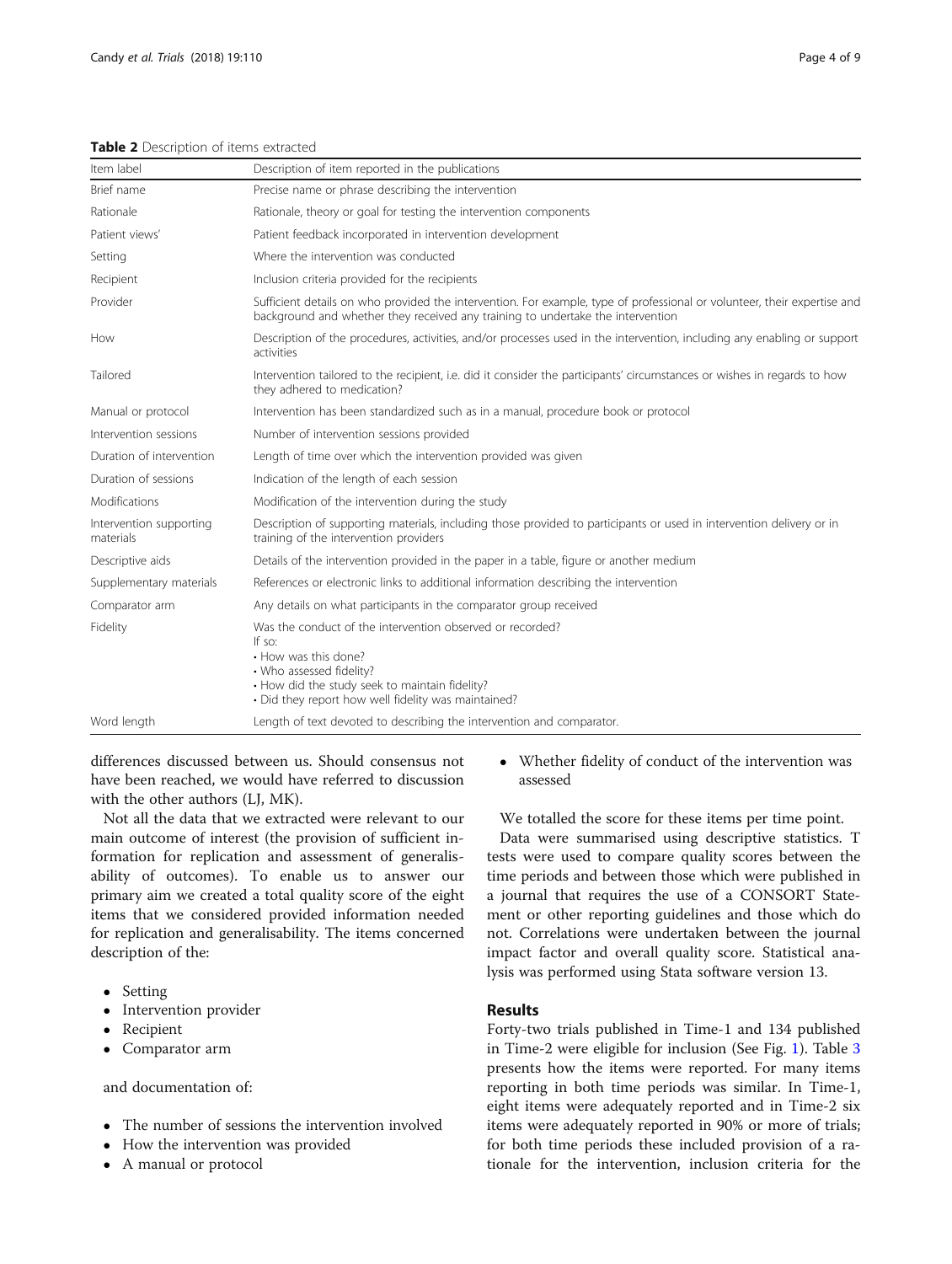<span id="page-4-0"></span>**Table 3** Number of items reported  $(n \cdot 96)^{a}$  grouped by 5-year time periods

|                                     | Time-1<br>$2002 - 2007 (n = 42)$ | Time-2<br>$2010 - 2015$ (n = 134) |
|-------------------------------------|----------------------------------|-----------------------------------|
| Intervention name                   | 42 (100)                         | 120 (90)                          |
| Rationale for trial                 | 39 (93)                          | 132 (99)                          |
| Patient's views                     | 2(5)                             | 7(5)                              |
| Setting                             | 40 (95)                          | 98 (73)                           |
| Recipient                           | 41 (98)                          | 132 (99)                          |
| Provider                            | 37 (88)                          | 120 (90)                          |
| Manual or protocol                  | 12 (29)                          | 75 (56)                           |
| Intervention sessions               | 35 (83)                          | 115 (86)                          |
| Duration of intervention            | 33 (79)                          | 110 (82)                          |
| Duration of individual<br>sessions  | 17(40)                           | 74 (55)                           |
| How                                 | 40 (95)                          | 120 (90)                          |
| Tailored                            | 17(40)                           | 78 (58)                           |
| Participant supporting<br>materials | 15 (36)                          | 62 (46)                           |
| Fidelity assessed                   | 10(24)                           | 37 (28)                           |
| How fidelity assessed               | 10 (100)                         | 36 (95)                           |
| Who assessed fidelity               | 8(80)                            | 28 (74)                           |
| Fidelity outcome                    | 10 (100)                         | 13 (34)                           |
| Adherence to intervention           | 3(30)                            | 12 (32)                           |
| Supplementary materials             | 5(12)                            | 34 (25)                           |
| Descriptive aids                    | 9(21)                            | 35 (26)                           |
| Modifications                       | (2)<br>$\mathbf{1}$              | (3)<br>4                          |
| Comparator                          | 25 (60)                          | 88 (66)                           |
| Number of words<br>(mean, SD)       | 436.7 (SD 272)                   | 406.1 (SD 338.3)                  |
| Number of sentences<br>(mean, SD)   | 17.7 (SD 11.7)                   | 17.1 (SD 10.0)                    |

<sup>a</sup>Including fidelity sub-items. See Table [2](#page-3-0) for further details on items. SD standard deviation

recipient of the intervention and detail on how the intervention was provided. Some items were consistently under-reported in a large proportion of studies, in particular, fidelity was reported as being assessed in 24% of the trials at Time-1 and in 28% at Time-2. There was no description of the comparator in 40% of studies at Time-1 and in 34% at Time-2. Very few trials, 5% at both times, reported that patients' views were considered in the development of the intervention. Some items were reported more often in Time-2: these were rationale, the existence of a protocol or manual, the existence of supplementary materials and whether or not the intervention had been tailored. Setting was more often reported in Time-1.

Using our overall quality score, we found no statistically significant improvement in reporting of the eight

items we considered key information for replication and assessment of generalisability of these interventions (Time-1: mean 5.71 (standard deviation (SD) 1.09), Time-2: 5.87  $(SD 1.28), p = 0.49.$ 

Trials were published in 112 different peer-reviewed journals; of these journals 52 currently (November 2017) require authors to follow the CONSORT Statements, one specified the use of the TIDieR guidance. There was no statistically significant difference in reporting quality between trials published in journals that currently recommend CONSORT or other reporting guidelines (such as TIDieR) and those that do not. The average quality score for those which do not have reporting requirements was 5.75 (5.49, 6.01) and for those which do have reporting requirements was 5.99 (5.73, 6.24) (mean difference = − 0.240, 95% confidence interval(CI) – 0.61, 0.13,  $p = 0.20$ ). There was no statistically significant association between the reporting quality of the trials and the current impact factor of the journals in which they were published (coefficent  $= 0.02$ ,  $(95\% \text{ CI} - 0.01, 0.05)$ ,  $p = 0.15$ .

# **Discussion**

#### Summary of key findings

We assessed whether descriptions of complex interventions in randomised trials are improving. To do so, we chose trials which evaluated multicomponent educational and psychotherapeutic interventions to promote adherence to therapy. We found no overall evidence that reporting of intervention content is improving. Descriptions in trial papers remained poor, in particular, whether a protocol or manual describing the intervention existed and any details on what the comparator intervention or control involved. One reason that reporting guidelines on intervention description have had little impact may be because a notable proportion of peerreviewed journals do not currently require trial authors to use reporting guidelines. The TIDieR guidance supersedes the CONSORT extension statement in regards to reporting the intervention. It includes a clearer understanding of what detail may be included when reporting a trial of an intervention; however, only one of the journals where papers in our sample were published currently recommends its use.

# Outcomes assessed

We sought to evaluate whether the reporting of interventions had improved as this is key to better assessments of the generalisabilty of the intervention and to replicate it. However, we recognize the challenges in our evaluation. Some items that we assessed concerned aspects of development and design, while others concerned the quality of how the trial was conducted. Some items overlapped, for instance one considered access to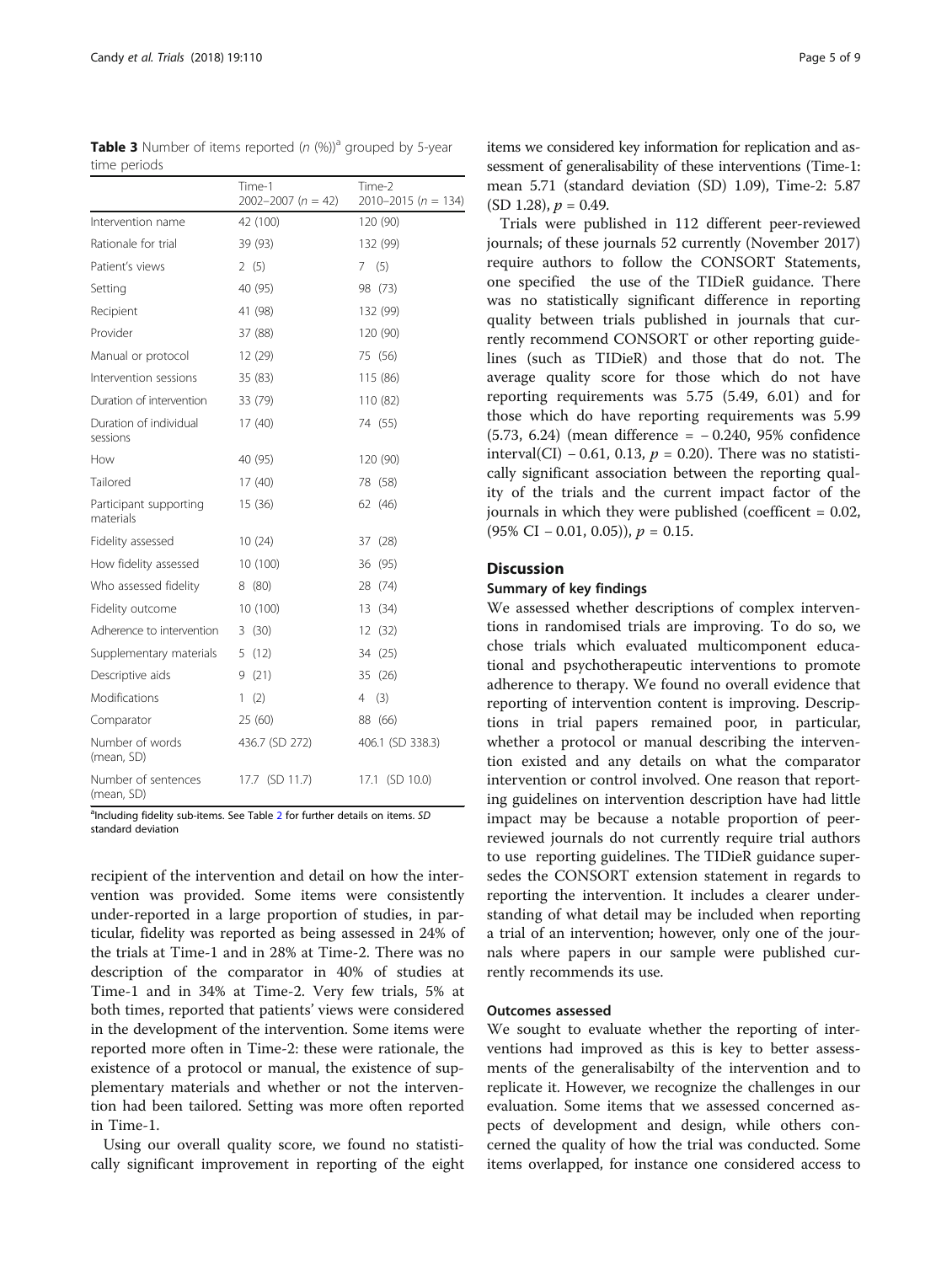a manual and another access to supplementary material; both types of documents may hold similar details. Other items may have been more relevant for some trials than others. Our team held several discussions on what items to include in an overall quality score (on an adequate description for replication and assessment of generalisability). We are aware that our final selection may fit some of the included trials better than others.

We are also aware that more detail on the interventions may have been found in supplementary materials, such as a published protocol. Our focus, however, was on what could be gleaned from the main trial papers. Importantly, some of the items missing in substantial proportions of studies would not have taken many additional words to describe. Therefore, word limitations would not necessarily be a reason for their exclusion. More journals are provided in e-format only and thereby word restrictions are becoming less of an issue. Even reading a protocol will not necessarily provide information on whether all components planned were implemented as described. Since a substantial proportion of studies at both time points did not report the existence of other information, we believe that our evaluation is meaningful.

#### Uptake of guidelines and journal publication

We did not restrict our focus to journals that recommend the CONSORT Statements or use other guidelines on reporting the intervention. However, since the CON-SORT guidance is a well-cited tool, we assumed that these guidelines would have been taken up by authors and peer reviewers of their manuscripts. Our choice of not restricting by journal may be viewed as a limitation. Our lack of restriction however, highlights the limited endorsement of reporting guidelines amongst journals. We compared CONSORT and other guideline endorsers with non-endorsers. While we found no statistical significant difference in reporting quality between them, our analysis was based on whether the journal currently endorses reporting guidelines and not whether it did so in the year of publication of each trial. Therefore, our analysis may have under-estimated the impact of reporting guidelines as some trials will have been published some years prior to this requirement.

We found no association between the quality of reporting of the intervention in trials and the current impact factor of the journals in which they were published. We are aware that current impact factors may not reflect that at the time each paper was published. However, while such factors change, the relative rankings often do not.

The TIDieR guidance provides more detail on what to consider when describing an intervention and we found most items of the guidance easy to apply to our data as they were clearly expressed. However, some items remained open to differences in interpretation.

#### Why have we found no improvement?

Trials continue to under-report intervention descriptions. The reasons for this are multiple. There remains a lack of awareness of the need for adequate reporting as many journals still do not endorse the use of reporting guidelines. However, even when they do it is likely that these policies are not always closely adhered to. Authors may also have little steer from journals on what to include in regards to intervention description, even from those that endorse the CONSORT guidelines. The items on intervention description in the CONSORT extension statement for non-pharmacological treatments are limited. Important details, such as the length and intensity of the intervention, are not specified (see Table [1\)](#page-1-0). While the more recent TIDieR guideline provides more direction it was only endorsed in one journal in this cohort. Another reason for under-reporting is that some authors, novice or experienced, may feel overwhelmed by the growing number of reporting tools and may not know which to select [[13\]](#page-8-0). Furthermore, authors may be challenged because of the complexity of the intervention and their own lack of clarity on the key details (or active ingredients) that are essential to report. They may, for example, fear over-simplifying in providing a summary of the intervention's content and delivery. Should this arise there is in general the opportunity to publish or make available the intervention on request in the format of a protocol, manual or separate paper describing the intervention in detail. However, this does not seem to be happening. In the more recent cohort in our study only just over half (56%) of the authors documented a link to further intervention details.

Protocols are still not being published. Reasons may include authors' lack of awareness of the opportunity to publish a protocol. Some may not appreciate the value of devoting additional time to this endeavour. Not all journals may accept protocols. Some authors may not want to publish a protocol in case the intervention deviates in testing from what was originally set out in the protocol. While changes to intervention content are acceptable and should be documented, some authors may be unaware of this. Others may be aware but have limited time to devote to justifying this in trial publications.

#### Poor reporting is a wider issue

Our finding that descriptions of complex, nonpharmacological interventions in randomised trials has not improved is perhaps no surprise. There are previous reviews that have assessed changes in the quality of reporting of trials (e.g.  $[14-18]$  $[14-18]$  $[14-18]$ ). In those concerning the reporting of the trial methods, improvements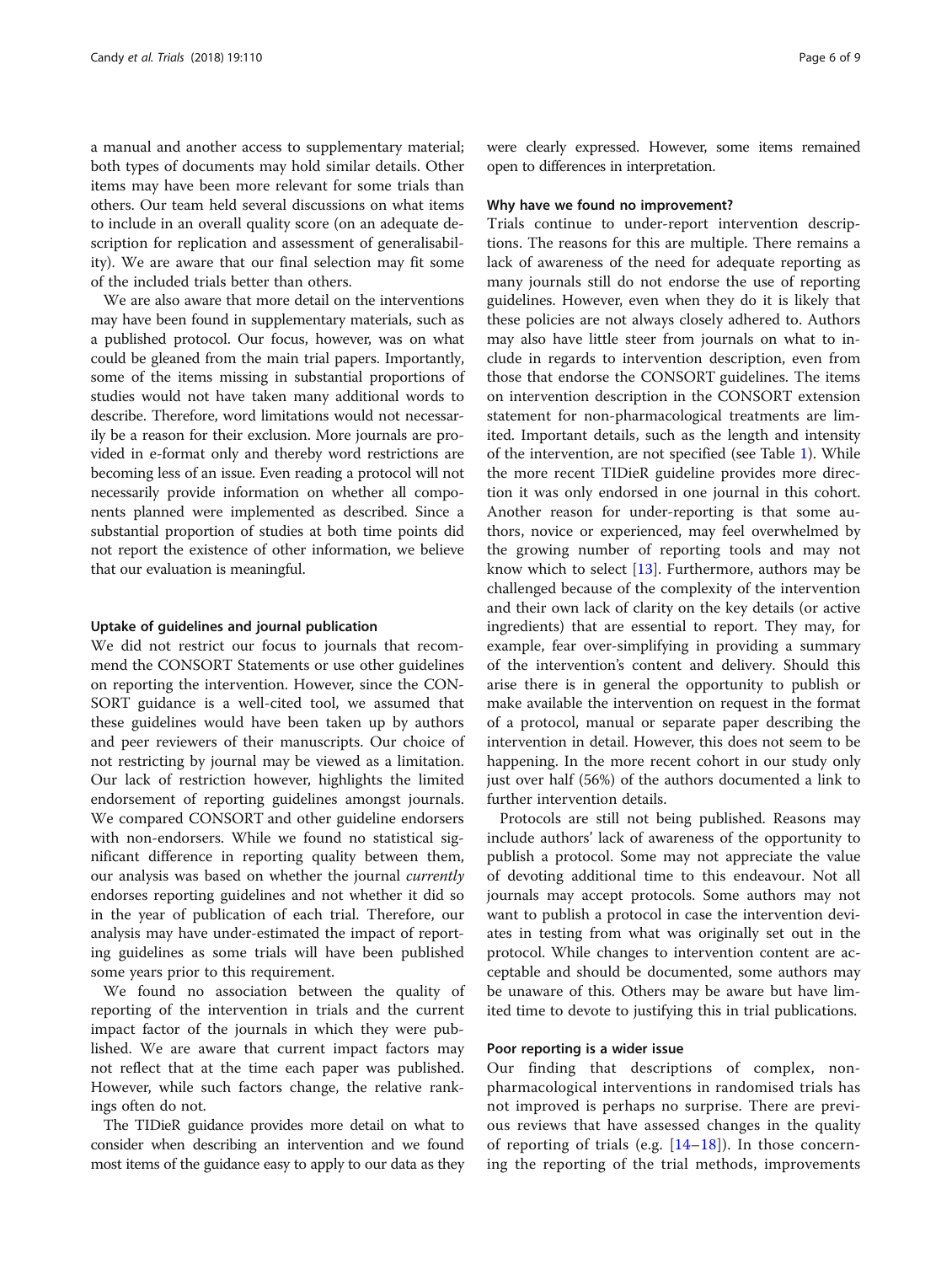<span id="page-6-0"></span>have been found [[14](#page-8-0)–[16](#page-8-0)]. For example, one study evaluated reporting over three decades of 20,920 randomised controlled trials and found improvement in reporting of six methodological items, in particular in randomization sequence and allocation concealment [[14](#page-8-0)]. However, these studies did not assess the reporting of intervention features. Others that have assessed the quality of intervention description have not found improvement [[17,](#page-8-0) [18](#page-8-0)]. For example, a Cochrane review (in its last version published in 2012) exploring the impact of CONSORT Statements on trial reporting found no difference in reporting of intervention between trials published in journals that endorse CONSORT and those that do not [[17](#page-8-0)]. Yu et al. explored in two cohorts (trials published in 2003 and 2013) the reporting of items in CONSORT including the CONSORT extension for Trials Assessing Non-Pharmacological Treatments [\[18](#page-8-0)]. While they found overall improvements in reporting in 2013 compared to 2003 they did not do so in items relating to the intervention. Another study reported similar findings when comparing intervention reporting of cardiac rehabilitation over several decades (1975 to 2014) [\[19\]](#page-8-0). In sum, these studies show that while there has been improvement in reporting of methodological items in CON-SORT this has not extended to intervention descriptions.

It should be remembered that under-reporting is not an issue solely for the intervention [\[20](#page-8-0)]. Under-reporting can be found in all documents for clinical trials of both pharmacological and non-pharmacological interventions, from commercial companies and funders' reports, to systematic reviews and guidelines [[21](#page-8-0)]. However, to our knowledge, our study is the first to explore whether intervention reporting has improved between two 5-year time points separated by the publication of a new reporting guideline.

### Contextualising intervention development

Complex interventions, by the nature of their complex and multicomponent content, are difficult to describe. They are also difficult to develop, and poor description may reflect inadequate attention to the theoretical and modelling phases of their development. Consultation with stakeholders early in the development process is recommended [[1\]](#page-7-0) yet very few studies reported that they incorporated patient feedback into their intervention design. This is surprising since the interventions that we focussed on addressed how best to help patients better adhere to their therapy.

# Implications and perspectives

This study found no overall improvement in the reporting of complex, multicomponent, non-pharmacological treatment interventions. There may be strong evidence that an intervention works but a clinician may be

unclear how to use it with their patients as the content of the intervention remains unclear. Researchers may also be unclear how to further develop a promising intervention as they are unsure they have all the details of what it involved.

Awareness raising of the need for reporting adequately interventions should be undertaken early, through education and training starting at university and continuing through professional education and continuous professional development. Moreover, academic institutions could have reporting polices or recommendations for staff undertaking research. Checking that a manuscript adheres to reporting guidelines should not be the last thing an author undertakes prior to submission. Documentation of key aspects of the intervention should be an integral part of the trial development and its analysis. In the case of developing complex interventions, greater attention should be paid early by research teams and research funders to the MRC and other intervention development guidelines. The inclusion of a statistician or other methodologist in a trial team has been demonstrated to improve quality of trial reporting [\[22\]](#page-8-0).

Publishing groups and journal editors need to endorse reporting guidelines and provide links to initiatives like the EQUATOR guidance that help researchers to formulate research design that is robust and easy to report. Further evaluations need to explore why journals do not recommend CONSORT or other recommendation reporting guidelines, including the more extensive TIDieR Statements. In those that do recommend guidelines it would be useful to explore how well they ensure that authors adhere to them. In a recent survey, it was found that only one of 59 leading pathology journals required authors to submit a guideline-reporting checklist [\[23](#page-8-0)]. Journals that implement a policy mandating the submission of a completed reporting guideline checklist for studies have been found to increase compliance and improve the quality of reporting [[24](#page-8-0)].

# Conclusions

This study compared the quality of reporting of complex, multicomponent, non-pharmacological treatment interventions from 2003 to 2008 with 2010 to 2015. It explored reporting in trial papers of interventions to promote adherence to therapy. The study found no overall improvement in reporting.

# Appendix Search filters used **MEDLINE**

1. ((exp patient compliance/ OR (patient adj compliance).tw. OR (patient adj adherence).tw. OR (medication adj compliance).tw. OR (medication adj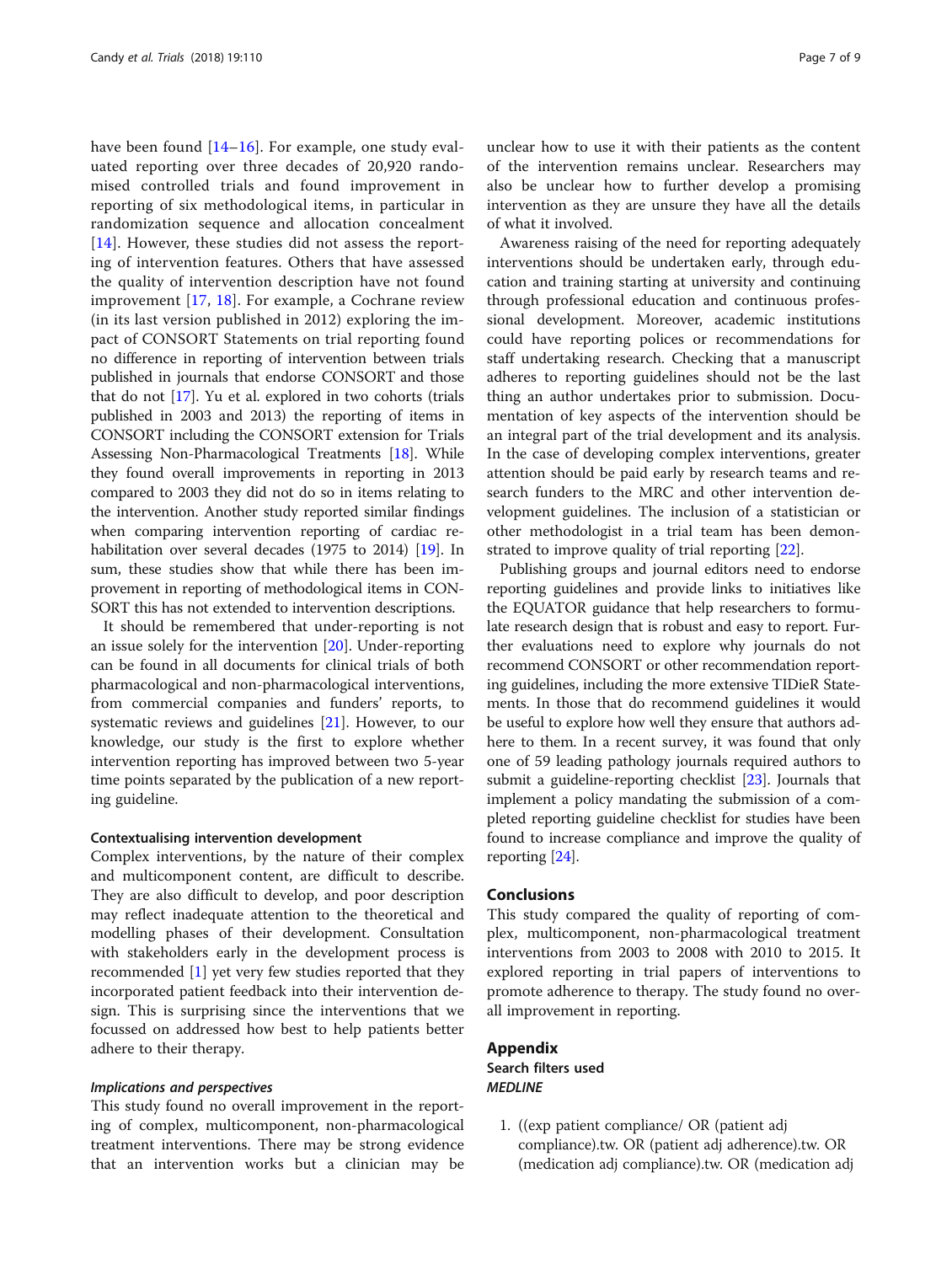<span id="page-7-0"></span>adherence).tw.) AND ((clinical trial OR random:).mp. OR tu.xs.)) NOT ((qualitative OR retrospective OR mice OR rat OR rats).tw. OR editorial.pt. OR letter.pt. OR comment.pt.) NOT (animals NOT humans).sh.

2. ((random: OR control:).mp. AND (exp patient compliance/ OR patient dropouts/ OR psychotherapy/ OR treatment refusal/ OR patient education/ OR regimen:.tw.) AND (intervention: OR outcome:).tw. AND (medicat:.tw. OR drug therapy/)) NOT ((qualitative OR retrospective OR mice OR rat OR rats).tw. OR editorial.pt. OR letter.pt. OR comment.pt.) NOT (animals NOT humans).sh.

# **CINAHL**

- 1. MH patient compliance+ OR TI "patient compliance" OR AB "patient compliance" OR TI "patient adherence" OR AB "patient adherence" OR TI "medication compliance" OR AB "medication compliance" OR TI "medication adherence" OR AB "medication adherence" NOT PT editorial or PT letter or TI qualitative or AB qualitative or TI retrospective or AB retrospective or TI mice or AB mice or TI rat or AB rat or TI rats or AB rats (limited by Clinical Queries therapy sensitive search filter and date  $-2007$  to 2012).
- 2. MH patient compliance OR MH medication compliance OR MH patient dropouts OR MH treatment refusal OR MH patient education OR TI psychotherapy OR AB psychotherapy AND TX ((random\* OR control\*)) AND TX ((medicat\* OR drug therapy)) NOT PT editorial or PT l.

# **FMBASE**

(random: or control:).mp. AND (patient compliance or patient dropouts or illness behavior or psychotherapy or treatment refusal or patient education or regimen:).mp. AND (intervention: or outcome: or treatment outcome).mp. AND (medicat: or drug therapy).mp. AND (clinical trial or controlled study or randomized controlled trial).mp.

# PsycINFO

(((control: or random:).tw. or exp. treatment/) and (adherence or compliance or noncompliance or dropouts or patient education).mp. and (drug therapy or drug or medicat: or treatment or regimen).mp. and (intervention or outcomes or treatment outcomes).mp.) not (qualitative or retrospective or mice or rat or rats).tw.

# Sociological Abstracts

((patient or treatment or dropouts) AND (clinical trials or control) AND (drugs or medicine or medication)) (Searched using all fields; all(medication) retrieves su(medication adherence).

#### Abbreviations

CI: Confidence interval; MRC: Medical Research Council; SD: Standard deviation; TIDieR: Template for Intervention Description and Replication Checklist

#### Acknowledgements

We thank Marie Curie Care for funding the posts of two of the authors (BC, VV).

#### Funding

Marie Curie Care funded Bridget Candy and Victoria Vickerstaff through a Research Department Programme Grant award 168112.

#### Availability of data and materials

Not applicable

#### Authors' contributions

BC conceived of the idea. BC, LJ, MK and W participated in the design of the project. BC and W conducted the research. W proposed and undertook the statistical analysis plan. BC drafted the manuscript. LJ, MK and W provided critical input on the manuscript. All authors read and approved the final manuscript.

#### Ethics approval and consent to participate

Not applicable

### Consent for publication

We consent to publish this research paper.

#### Competing interests

The authors declare that they have no competing interests.

#### Publisher's Note

Springer Nature remains neutral with regard to jurisdictional claims in published maps and institutional affiliations.

#### Author details

<sup>1</sup> Marie Curie Palliative Care Research Department, Division of Psychiatry University College London, 6th Floor, Maple House, 149 Tottenham Court Road, London W1T 7NF, UK. <sup>2</sup> Division of Psychiatry, University College London, 6th Floor, Maple House, 149 Tottenham Court Road, London W1T 7NF, UK.

#### Received: 26 May 2017 Accepted: 15 January 2018 Published online: 22 February 2018

#### References

- 1. Craig P, Dieppe P, Macintyre S, Mitchie S, Nazareth I, Petticrew M. Developing and evaluating complex interventions: new guidance: MRC, 2008. [https://www.mrc.ac.uk/documents/pdf/complex-interventions](https://www.mrc.ac.uk/documents/pdf/complex-interventions-guidance/)[guidance/.](https://www.mrc.ac.uk/documents/pdf/complex-interventions-guidance/) Accessed 25 May 2017.
- 2. Glasziou P. What is missing from descriptions of treatment in trials and reviews? BMJ. 2008;336:1472.
- 3. Conn VS, Cooper PS, Ruppar TM, Russell CL. Searching for the intervention in intervention research reports. J Nurs Scholarsh. 2008;40:52–9.
- 4. Chalmers I, Glasziou P. Avoidable waste in the production and reporting of research evidence. Lancet. 2009;372:86–9.
- 5. Beighton C, Victor C, Normansell R, Cook D, Kerry S, Iiiffe S, Ussher M, Whincup P, Fox-Rushby J, Woodcock A, Harris T. It's not just about walking.....it's the practice nurse that makes it work': a qualitative exploration of the views of practice nurses delivering complex physical activity interventions in primary care. BMC Public Health. 2015;15:1236.
- 6. Datta J, Petticrew M. Challenges to evaluating complex interventions: a content analysis of published papers. BMC Public Health. 2013;13:568.
- 7. de Bruin M, Viechtbauer W, Hospers HJ, Schaalma HP, Kok G. Standard care quality determines treatment outcomes in control groups of HAARTadherence intervention studies: implications for the interpretation and comparison of intervention effects. Health Psychol. 2009;28:668–74.
- 8. Begg C, Cho M, Eastwood S, Horton R, Moher D, Olkin I, Pitkin R, Rennie D, Schulz KF, Simel D, Stroup DF. Improving the quality of reporting of randomized controlled trials. The CONSORT Statement. JAMA. 1996;276:637–9.